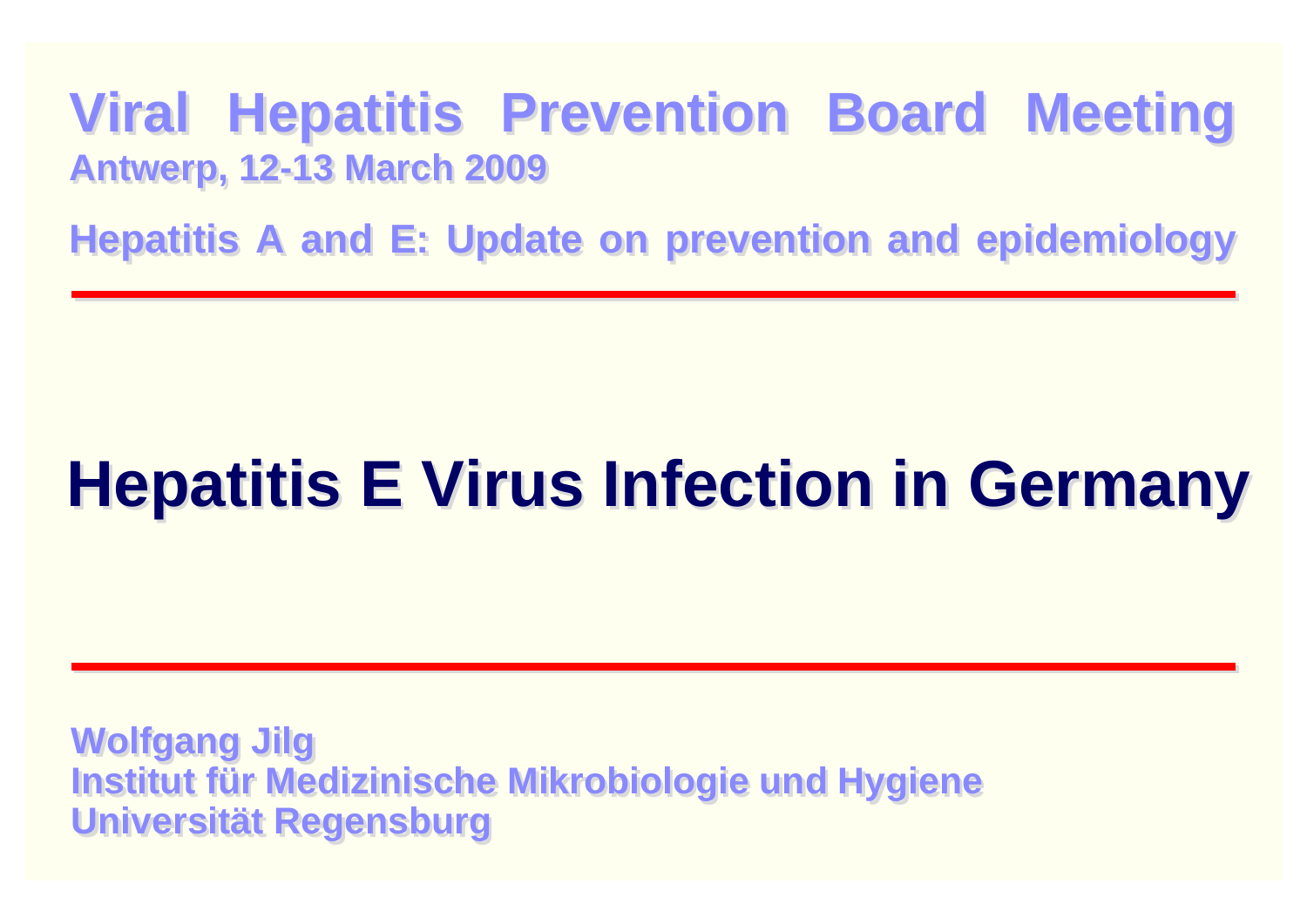## **Incidence of Hepatitis E in Germany reported cases 2001-2008**



*Robert-Koch-Institute 2009*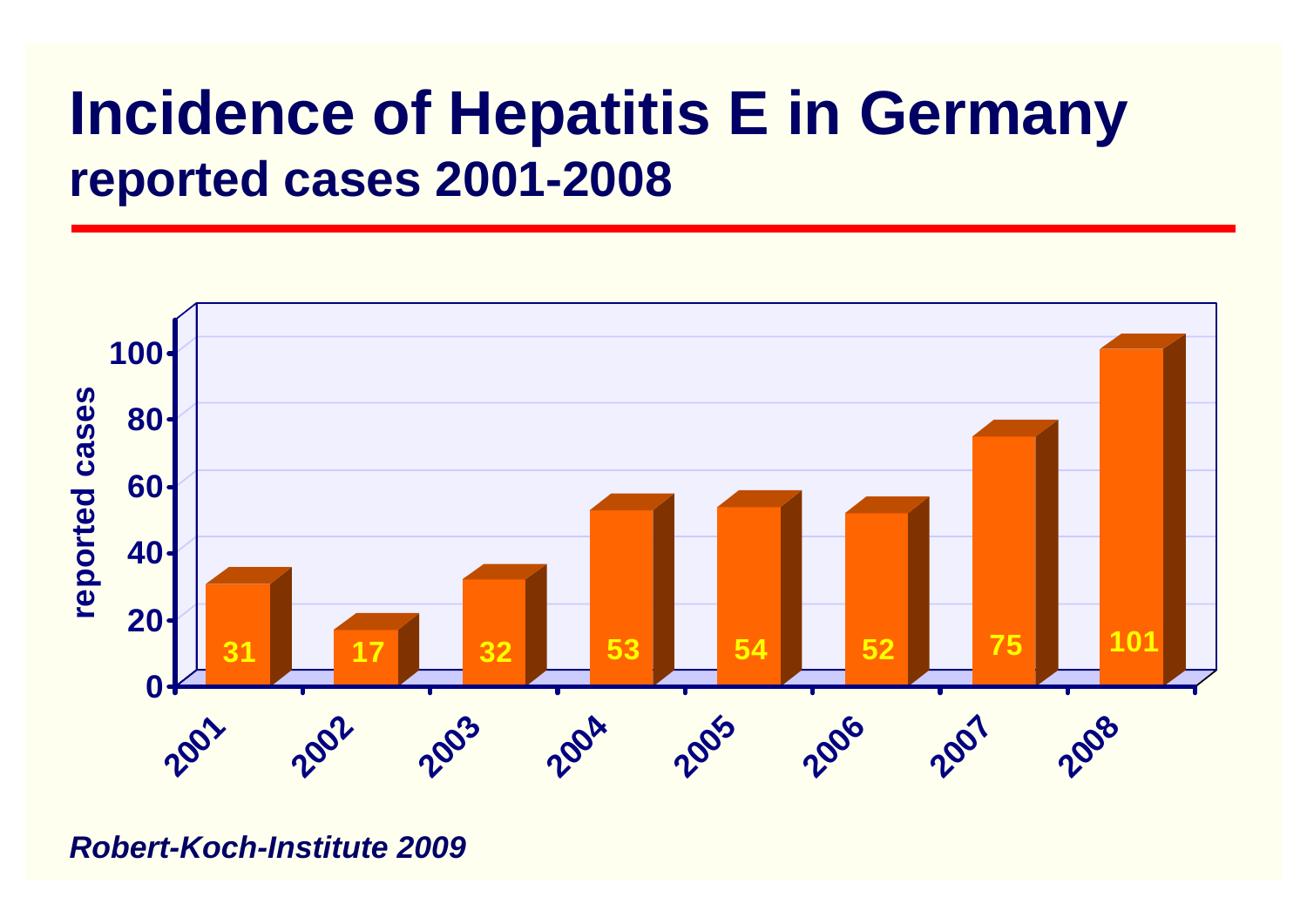## **Incidence of Hepatitis E in Germany reported cases 2001-2008**

| year | cases<br>reported | % of cases<br>without travel history |
|------|-------------------|--------------------------------------|
| 2001 | 31                | n.d.                                 |
| 2002 | 17                | 44                                   |
| 2003 | 32                | 33                                   |
| 2004 | 53                | 40                                   |
| 2005 | 54                | 44                                   |
| 2006 | 52                | 44                                   |
| 2007 | 75                | 61                                   |
| 2008 | 101               | n.d.                                 |

*Robert-Koch-Institute 2009*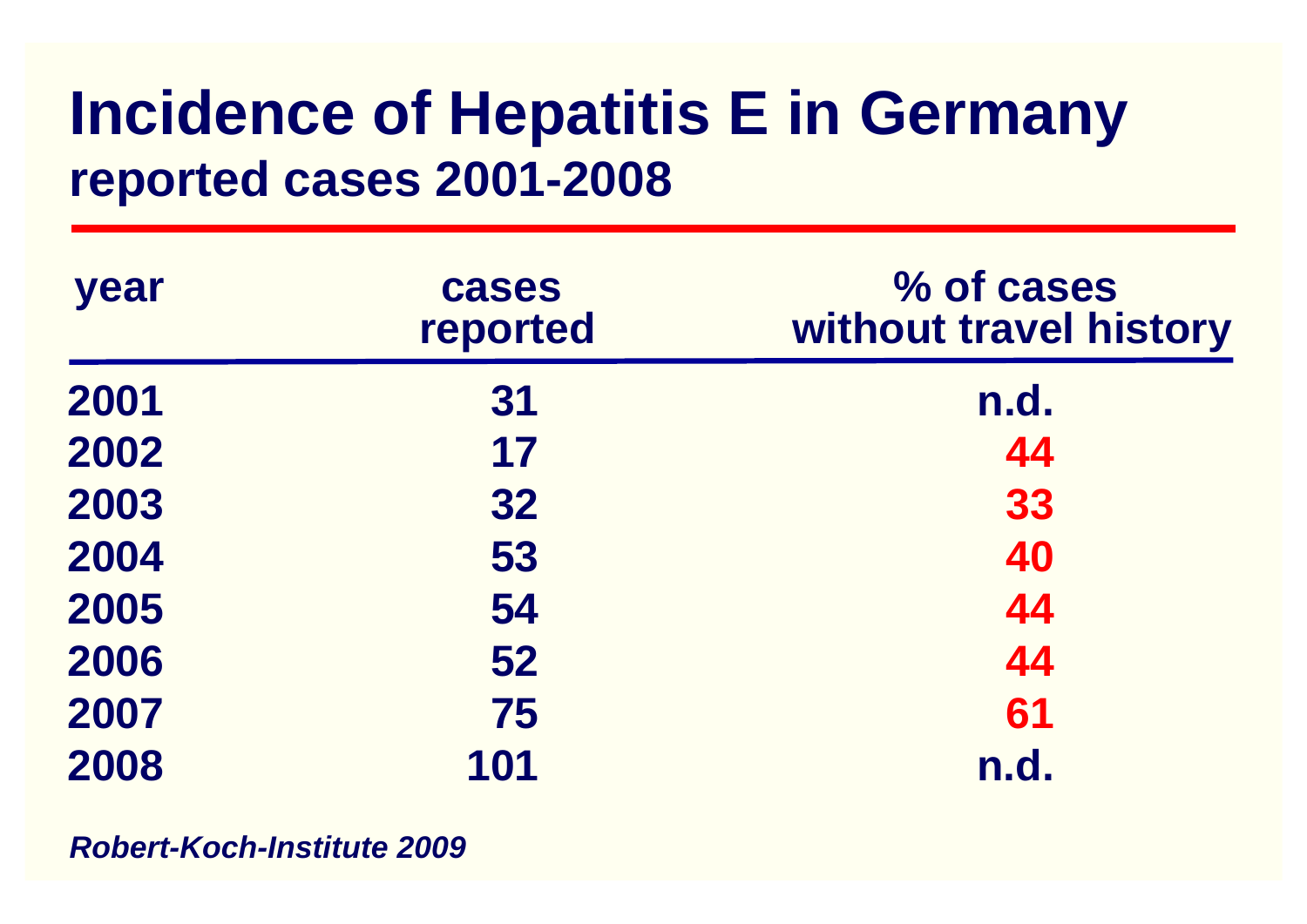# **Autochthonous Hepatitis E in Germany 2004: first proven case of autochthonous infection**

### **50-year-old man admitted with severe hepatitis**

**Findings: ALT 1455 U/l, AP 308 U/l, bilirubin (tot) 283 µmol/l History: no alcohol abuse, no hepatotoxic subst. ingested no stay abroad during last 6 months Lab. Diagn.: hep. A-,B-,C-, EBV-, CMV-, Adeno-, Entero-viruses excluded, no autoimmune antibodies Liver histol.: acute hepatitis resembling viral hepatitis**



**anti-HEV IgM +IgG pos., HEV-PCR in serum pos. sequence analysis: genotype 3, high homology to swine isolate from Netherlands**

*Preiss, Plentz et al, Infection 2006: 34: 173-5*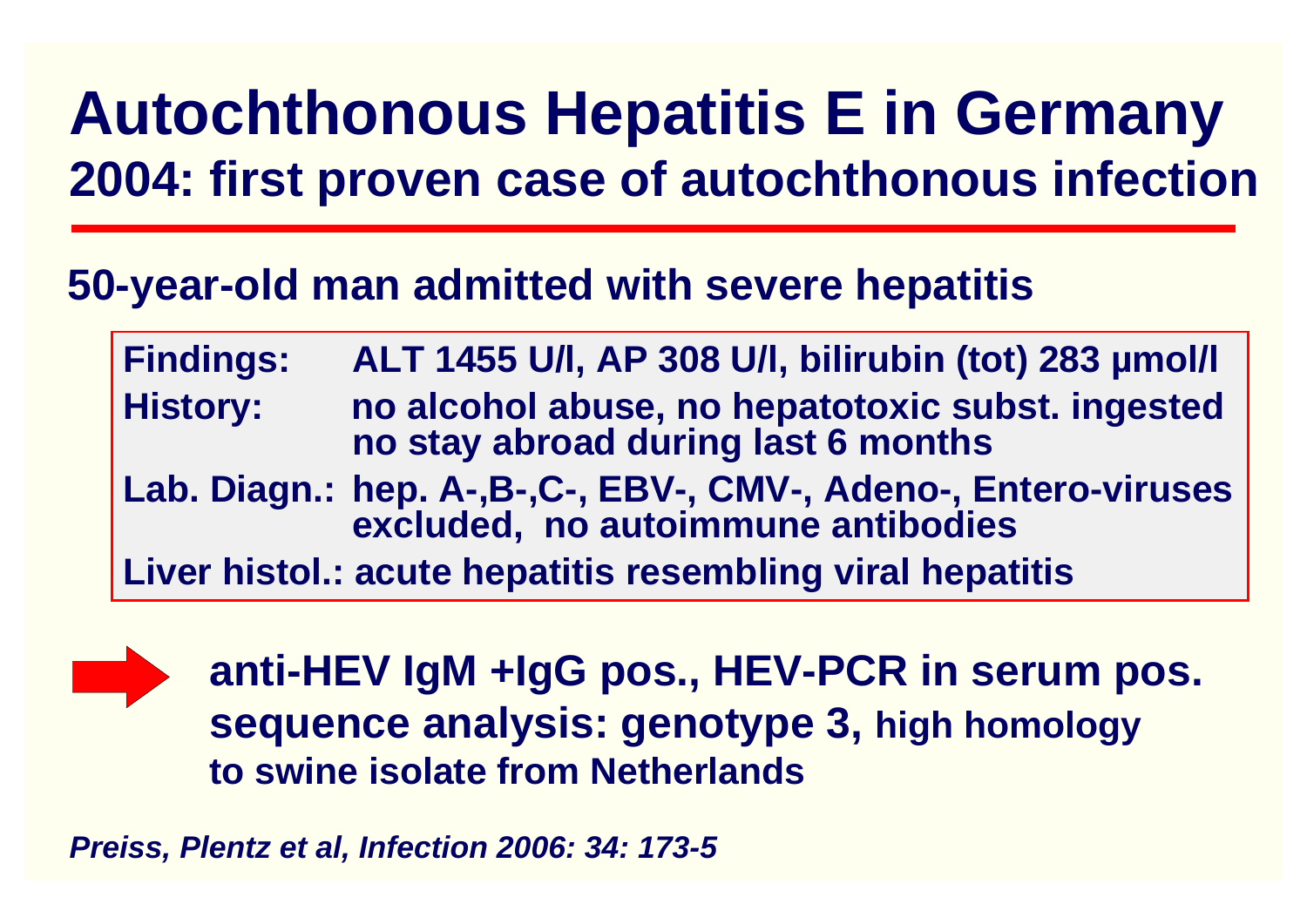# **Autochthonous Hepatitis E in Germany 2004: a case of chronic autochthonous infection**

**A renal transplant patient with progressive rise in transaminases**

- **histologically proven chronic hepatitis**
- **no hepatitis A, B, C, no autoimmune antibodies**
- **→ active infection with HEV: anti-HEV IgM and IgG pos., HEV-RNA pos., HEV of genotype 3**

**■ analysis of stored sera showed start of infection more than one year before**

*Banas, Tausch, Jilg unpublished*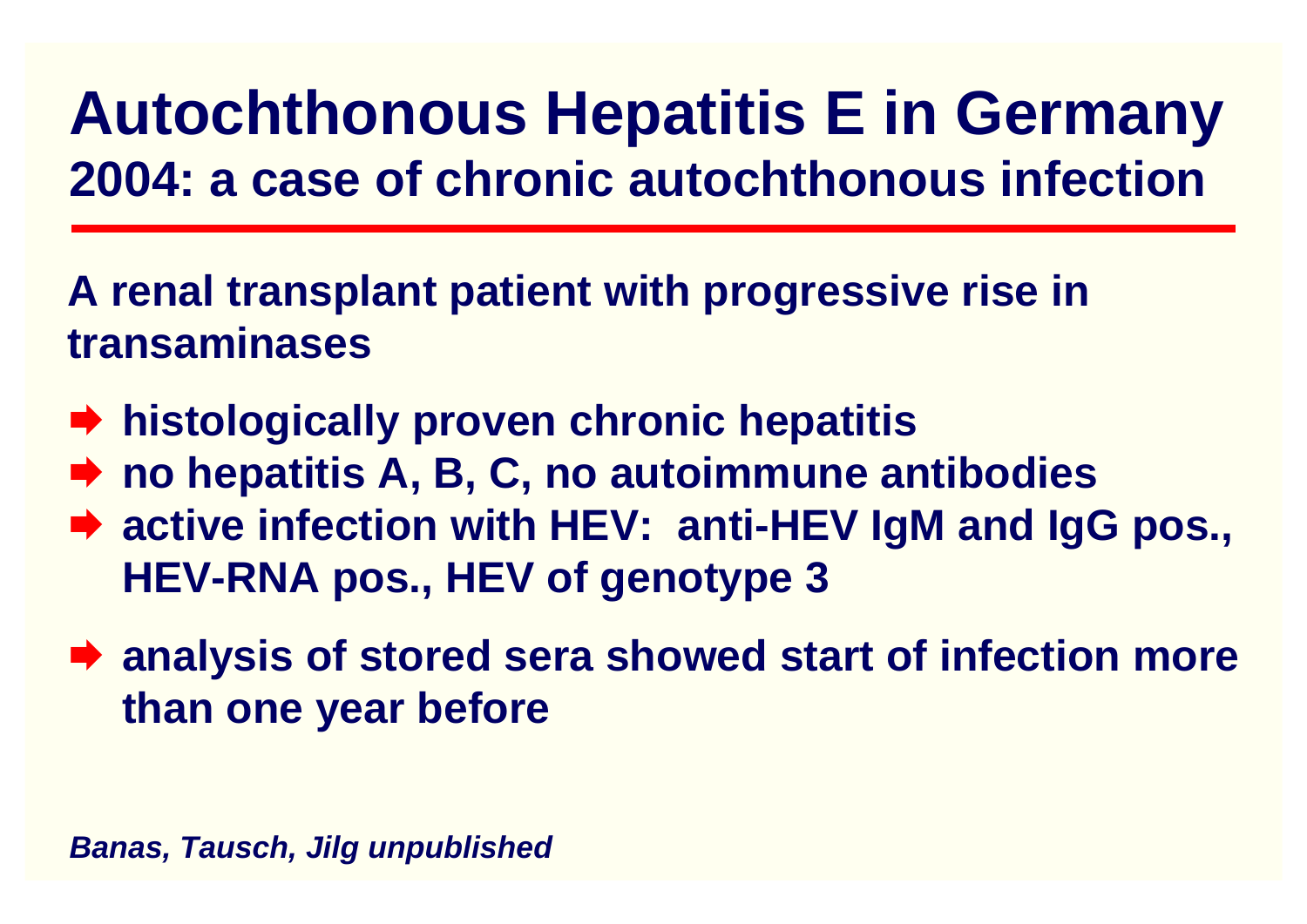## **Autochthonous Hepatitis E in Germany 2004: a case of chronic autochthonous infection**



*Banas, Tausch, Jilg unpublished*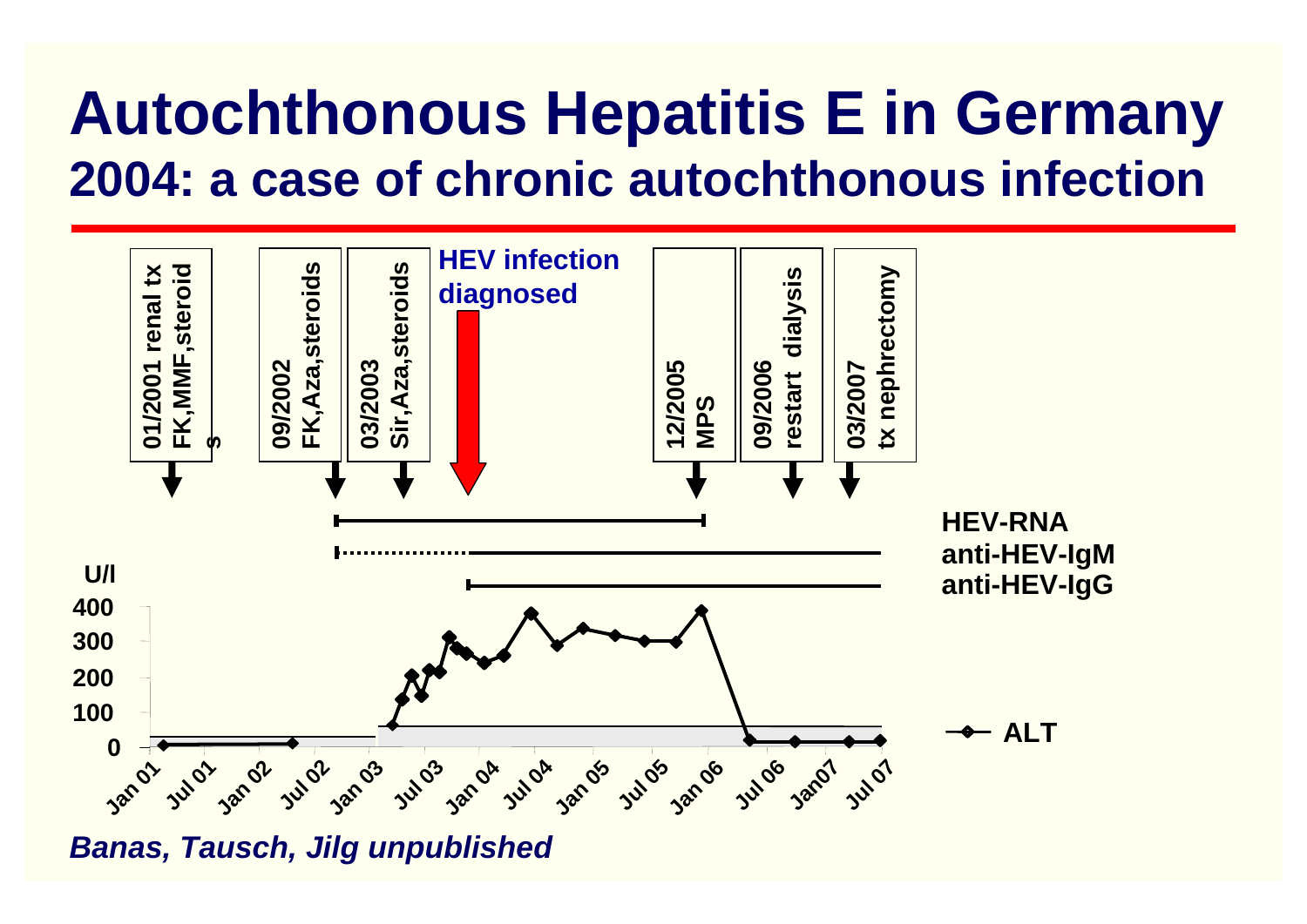# **Risk factors for Hepatitis E in Germany**

#### **66 patients with hepatitis E (2006-2007)**



*Wichmann et al, J Inf Dis 2008; 198: 1732-40*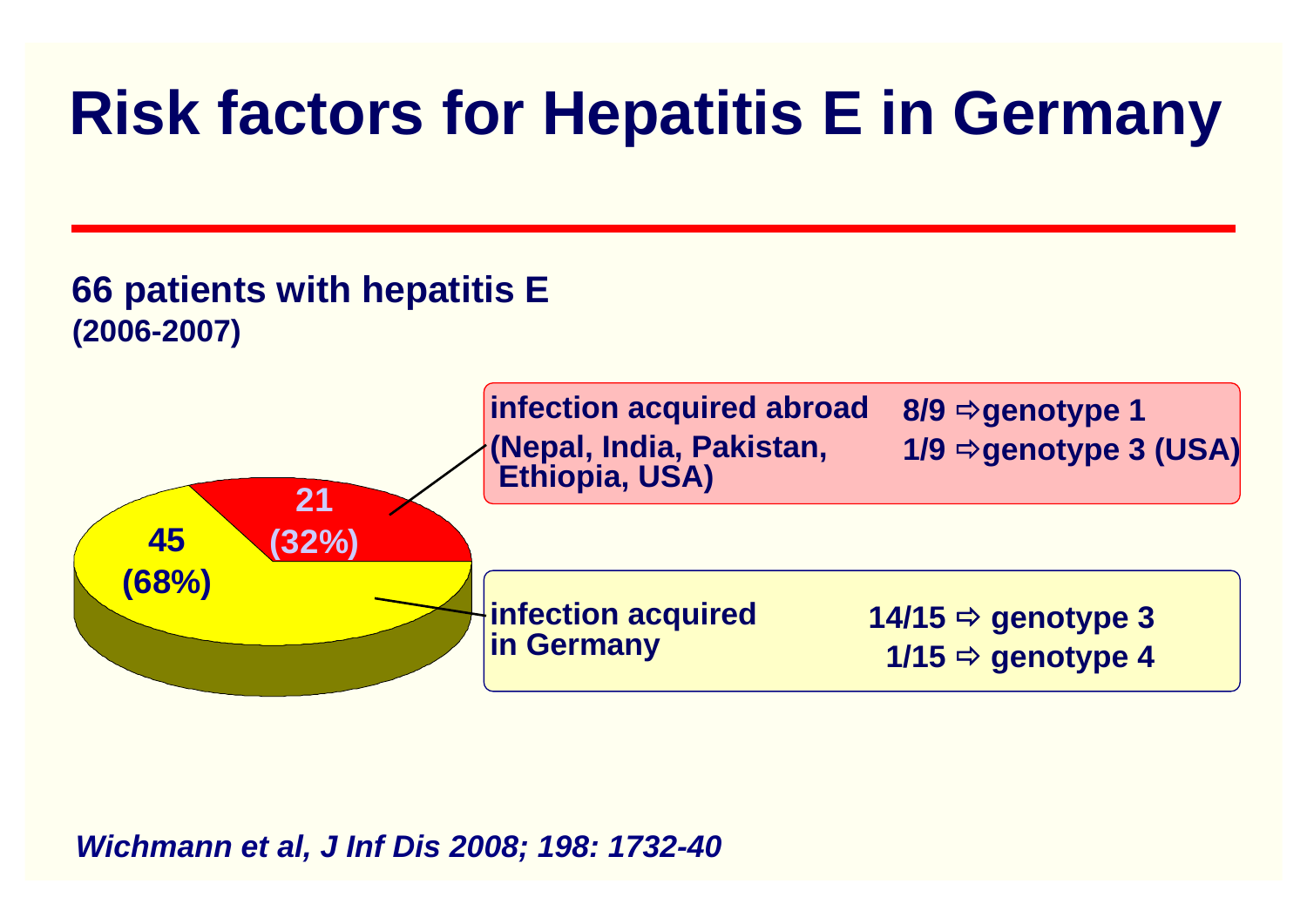### **Risk factors for Hepatitis E in Germany phylogenetic analysis of autochthonous cases**



*Wichmann et al, J Inf Dis 2008; 198: 1732-40*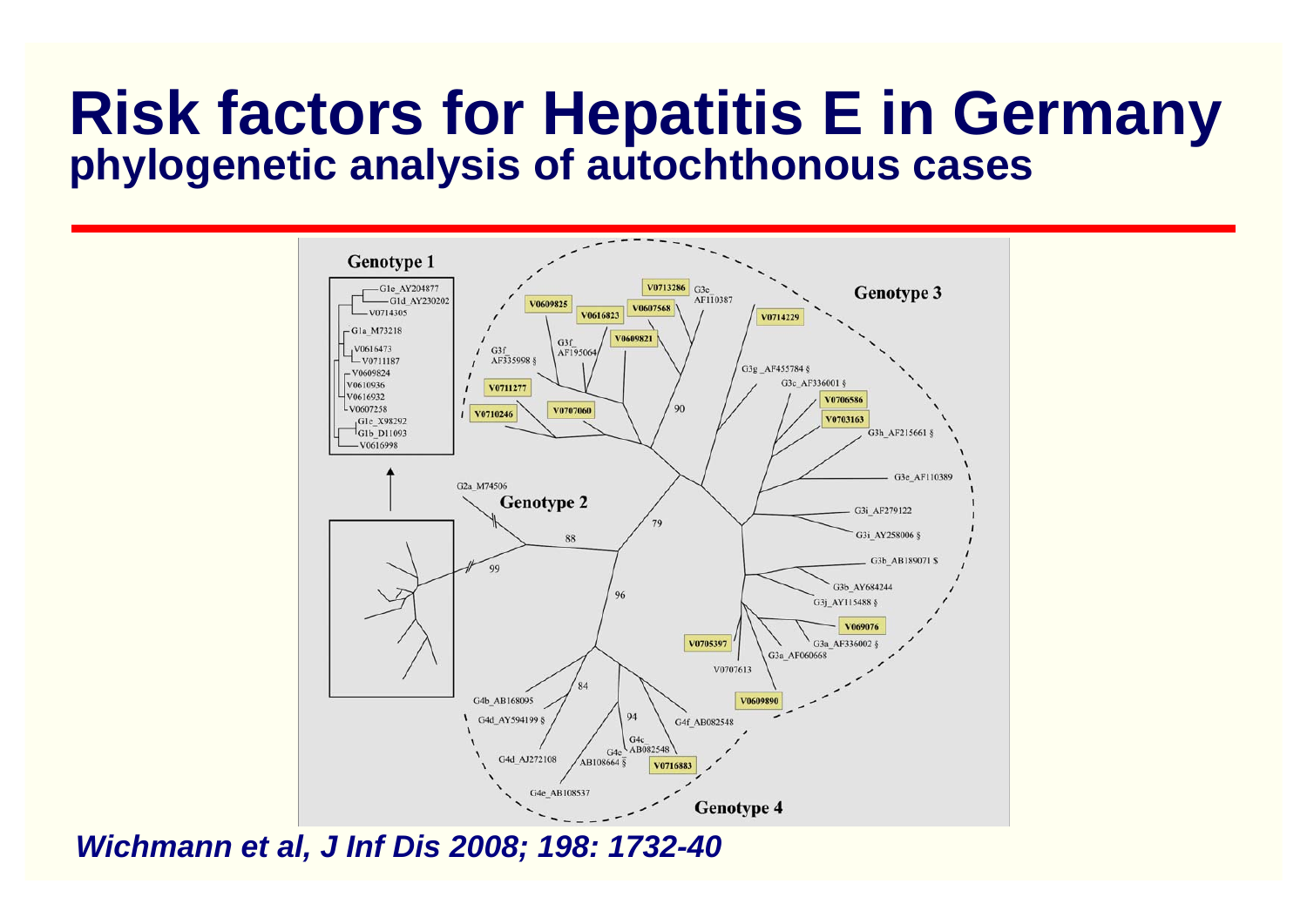# **Risk factors for Hepatitis E in Germany**

#### **66 patients with hepatitis E (2006-2007)**



#### *Wichmann et al, J Inf Dis 2008; 198: 1732-40*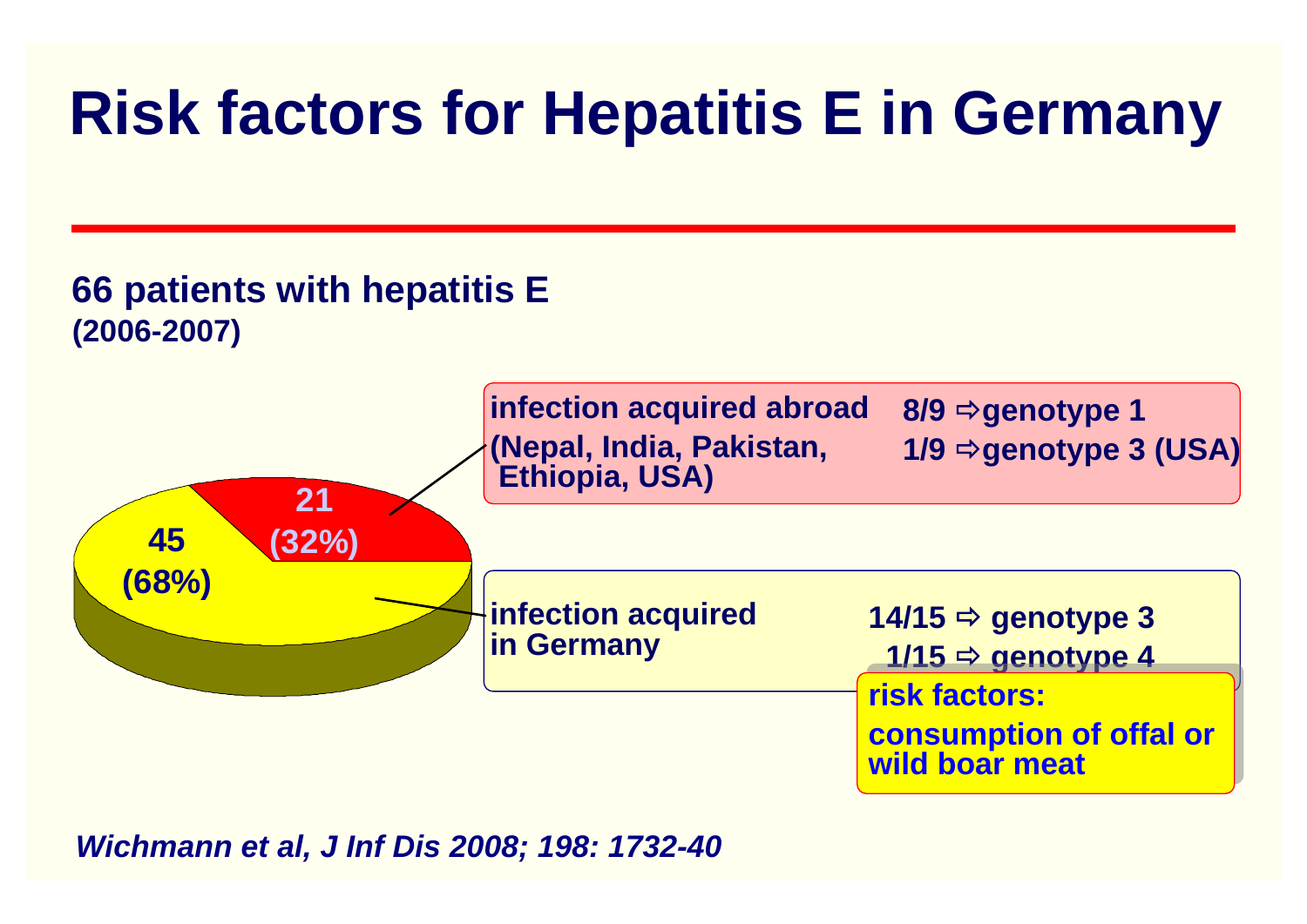# **HEV in wild boars in Germany**

- sera of 189 wild boars collected in 1995/96 in **Mecklenburg-Vorpommern analysed for HEV-RNA**
- z **10/189 (5.3%) positive**
- **all isolates belonged to genotype 3 clustering within one branch together with pig isolate from the Netherlands**



*Kaci et al, Vet Microbiol 2008; 128: 380-5*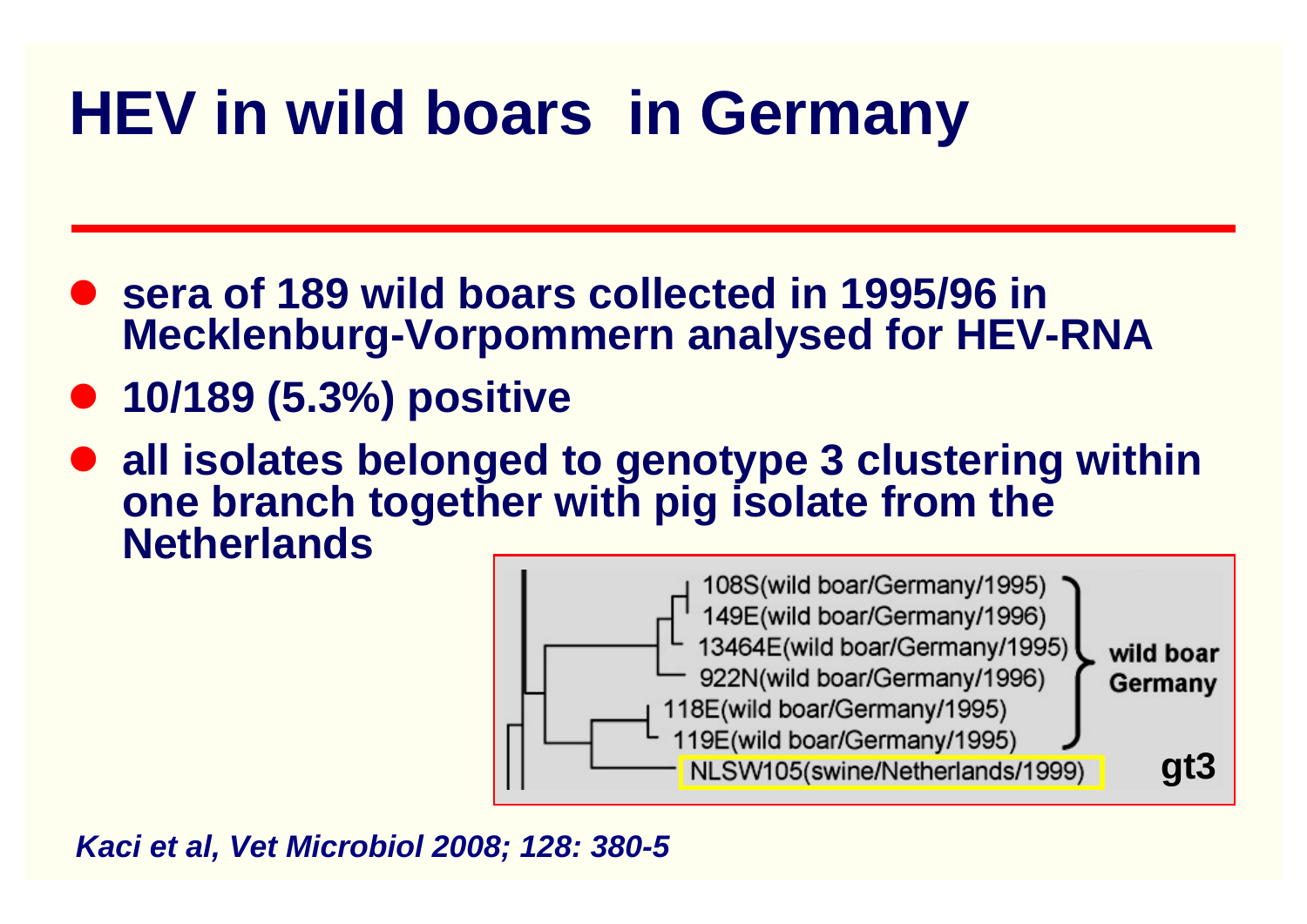### **Hepatitis E in Germany - present state of knowledge -**

- z **50 - 100 acute cases /year**
- z **> 50% autochthonous infections**
- $\bullet$ **anti-HEV-prevalence > 10% (?)**
- $\bullet$ **about 100.000 infections/year (?)**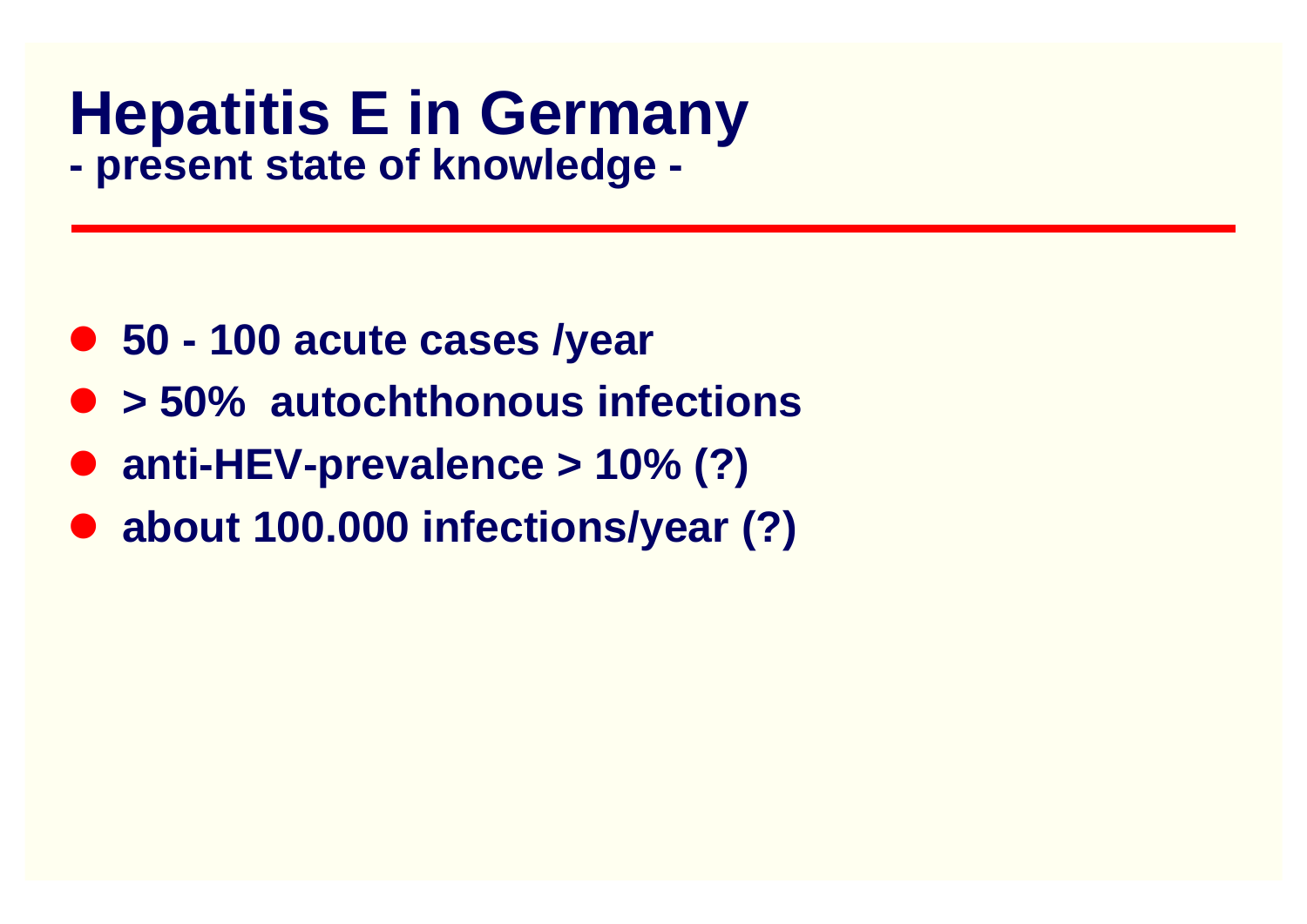### **Hepatitis E in Germany - nationwide prevalence study -**

- **Anti-HEV will be tested in sera of participants of the German Health Interview and Examination Survey for Adults (DEGS) conducted by the Robert-Koch-Institute**
- **aim of the DEGS is to collect representative data on the health status, health-related behaviour, healthcare and living conditions of adults resident in Germany**
- **about 9.000 participants will be enrolled**
- **carried out from Nov. 2008 till Nov. 2011 in a total of 180 cities and municipalities all over Germany**